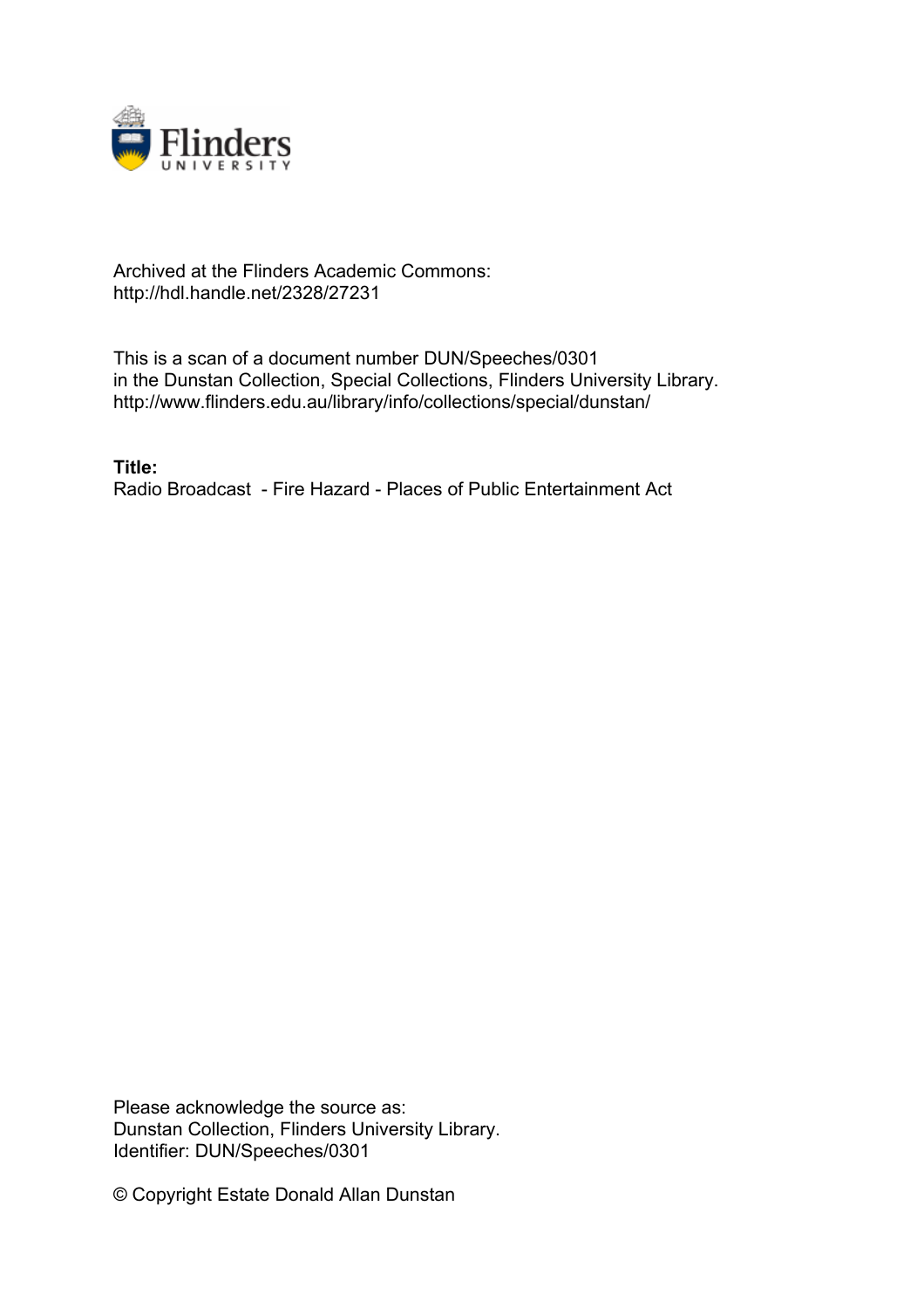## A.L.P. BROADCAST BY THE PREMIER. HON. DON DUNSTAN. Q.C.. M.P.. FRIDAY. 15TH OCTOBER, 1967. 6.55 P.M.. 5-K.A.

GOOD EVENING :

DURING THE LAST WEEK, THERE APPEARS TO HAVE BEEN SOME MISUNDERSTANDING AS TO THE REASONS FOR THE GOVERNMENT'S PROPOSING TO INTRODUCE A BILL WHICH, AMONG OTHER THINGS, WILL DEAL WITH THE CONTROL OF SUNDAY ACTIVITIES BY THE PLACES OF PUBLIC ENTERTAINMENT ACT. IT HAD NOT ORIGINALLY BEEN THE INTENTION OF THE GOVERNMENT TO MOVE IN THIS AREA AT ALL, BUT UNDER THE PLAYFORD GOVERNMENT A STEP WAS TAKEN FOR THE LICENSING OF CABARETS - PLACES WHICH IN MANY RESPECTS DID NOT HAVE TO COMPLY WITH THE RIGID REQUIREMENTS AS TO SAFETY OF NORMALLY LICENSED PLACES OF PUBLIC ENTERTAINMENT AND WHICH COULD BE OPEN ON SUNDAYS. WHILE THESE CABARETS ARE NOT SUPPOSED TO CHARGE FOR ADMISSION, IN FACT THIS PARTICULAR PROVISION HAS BEEN WIDELY EVADED. SOME OF THE CABARETS FAIL TO COMPLY WITH THE REQUEST OF THE INSPECTOR OF LICENSED PLACES OF PUBLIC ENTERTAINMENT. FOR ADEQUATE SAFETY PROVISIONS, AND IN ONE CASE A LICENCE WAS

PAGE 2.

CANCELLED ON THIS SCORE. FIRE IN SUCH PREMISES HAS SHOWN HOW DANGEROUS IT COULD BE. BUT A LOOPHOLE WAS THEN FOUND BY SOME ENTERPRISING DISCOTHEQUE PROPRIETORS. IF THEY CHARGED FOR ADMISSION AND CALLED THE ADMISSION FEE A SUBSCRIPTION TO A CLUB, IT WOULD INDEED BE DIFFICULT TO PROSECUTE THEM BECAUSE IT WOULD BE DIFFICULT TO SHOW THAT WHAT WAS.'CONCERNED WAS NOT A CLUB, BUT A .PLACE OPEN TO THE GENERAL PUBLIC. BY MEANS OF THIS EVASION, ገ -SERIOUS INROADS UPON THE BUSINESSES OF PROPRIETORS OF PLACES OF PUBLIC ENTERTAINMENT WHO WERE COMPLYING WITH ALL THE PROVISIONS OF THE ACT, HAVE BEEN MADE, AND NUMBERS OF THESE HAVE INFORMED THE GOVERNMENT THAT UNLESS IT PROMPTLY TAKES ACTION TO CONTROL THE SITUATION, THEY WILL USE THE SAME DEVICE TO EVADE THE PROVISIONS OF THE PLACES OF PUBLIC ENTERTAINMENT ACT IN ORDER TO COMPETE WITH THOSE WHO ARE NOW DEPRIVING THEM OF THEIR BUSINESS. THIS MEANS THAT UNLESS THE GOVERNMENT TAKES ACTION THIS SESSION, THE WHOLE SITUATION IN THE CONTROL OF PLACES OF PUBLIC ENTERTAINMENT FOR THE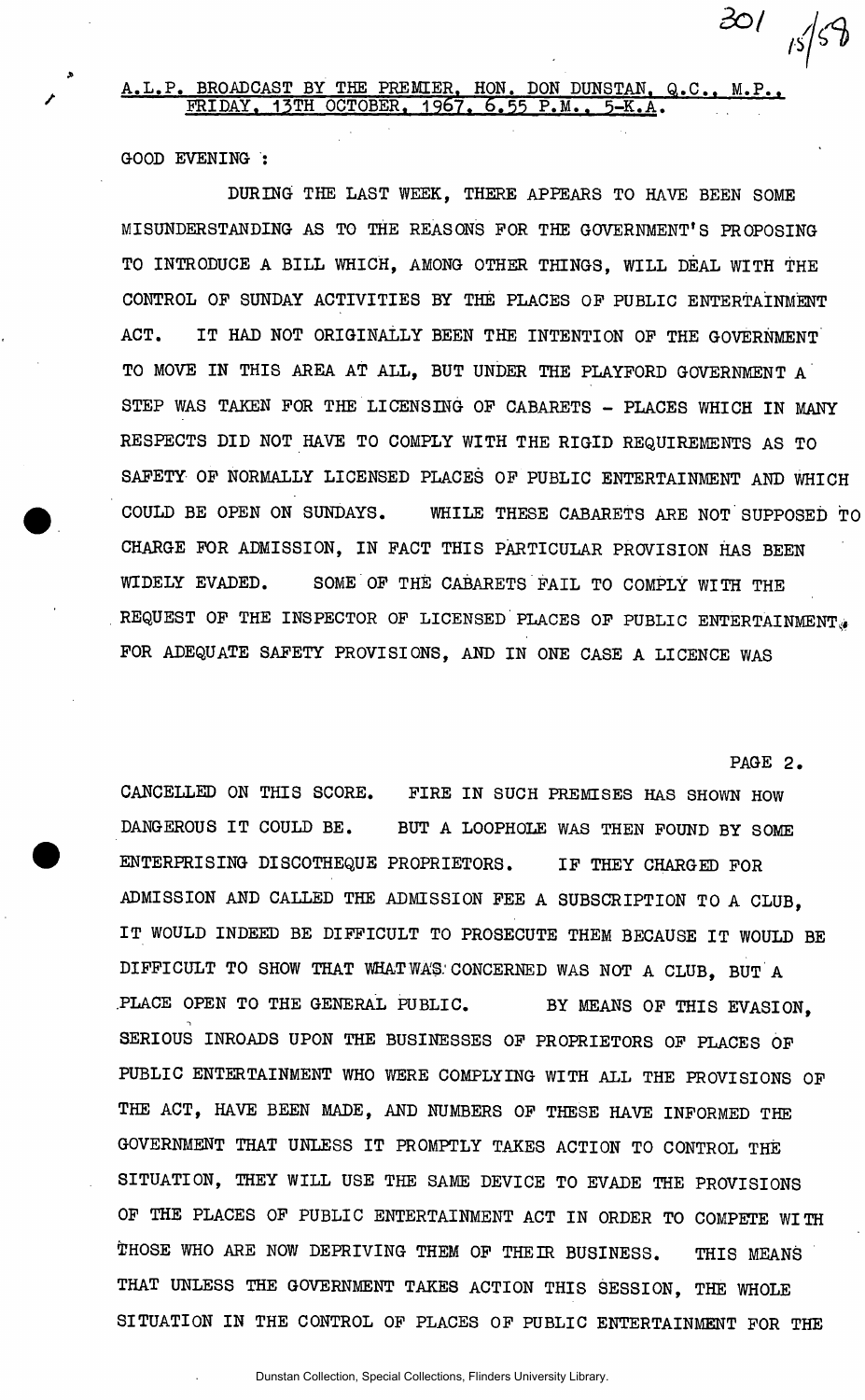SAFETY OP THE PUBLIC WILL BE COMPLETELY OUT OP HAND WITHIN A MATTER OP MONTHS AND LONG BEFORE PARLIAMENT COULD, IN THE NEXT SESSION, DEAL WITH THE ISSUE. AS A RESULT, AT THE BEGINNING OF THIS SESSION OF PARLIAMENT, I WROTE TO THE BISHOP OF ADELAIDE WHO PASSED THE LETTER ON TO THE HEADS OF ALL CHURCHES IN THE STATE, ASKING FOR THE VIEWS OF THE CHURCHES UPON SUNDAY ACTIVITY. WHY WAS IT NECESSARY TO DEAL WITH SUNDAY ACTIVITY GENERALLY AND NOT JUST TO CONCERN ONESELF WITH SAFETY PROVISIONS? BECAUSE THE ONLY WAY OF CLOSING THE LOOPHOLE WILL BE TO BRING CLUBS UNDER THE CONTROL OF THE PLACES OF PUBLIC ENTERTAINMENT ACT. BONA-FIDE CLUBS WHICH ARE NOT CAUSING ANY DIFFICULTY COULD THEN BE EXEMPTED, BUT OBVIOUSLY ENOUGH ONE CAN'T HAVE SHOALS AND SHOALS OP APPLICA-TIONS FOR EXEMPTION FROM ALL THE CLUBS WHO MAY HAVE SOME ACTIVITIES ON SUNDAYS.

IT WILL BE NECESSARY TO LAY DOWN WHAT ARE LEGITIMATE ACTIVITIES ON SUNDAYS WITHOUT RESTRICTION AND WHAT NEED TO COME

PAGE 4.

PAGE 3.

UNDER SOME KIND OF RESTRICTION OR CONTROL, SO THAT THE EXEMPTIONS OF APPLICATIONS ARE IN THIS MINOR AREA ONLY. IN OTHER WORDS, TO CARRY OUT ANY EFFECTIVE PROTECTION FOR THE PUBLIC, WE HAVE TO DEAL WITH THE WHOLE RANGE OF SUNDAY ACTIVITY AND WE HAVE TO DEAL WITH IT IN THIS SESSION OF PARLIAMENT.

THE CHURCHES, VERY HELPFULLY, HAVE SUPPLIED INFORMATION TO THE GOVERNMENT AS TO THEIR ATTITUDE UPON SPORT AND ENTERTAINMENT ON SUNDAYS. THE OVERWHELMING MAJORITY OP THE CHURCHES INCLUDING THE ANGLICAN CHURCH, THE METHODIST CHURCH, THE SALVATION ARMY, THE CATHOLIC CHURCH, AND THE CONGREGATIONAL UNION, HAVE INDICATED THAT AT LEAST THEY ACCEPT FOR THE MOST PART THE PROPOSALS OF THE BOARD OF INQUIRY ON SUNDAY OBSERVANCE IN TASMANIA WHICH REPORTED THIS YEAR. UNDER THAT PROVISION, CERTAIN GAMES WHICH WOULD ATTRACT VERY LARGE CROWDS IN SUCH THINGS AS HORSE-RACING, TROTTING, DOG RACING AND THE LIKE, ARE STILL TO REMAIN PROHIBITED ON SUNDAYS, BUT

OTHERWISE GAMES CAN BE HELD ON SUNDAYS AND CHARGES FOR ADMISSION

TO THE SPORTS GROUNDS CONCERNED COULD BE MADE. IN ADDITION, OTHER Dunstan Collection, Special Collections, Flinders University Library.

 $\ddot{\phantom{a}}$